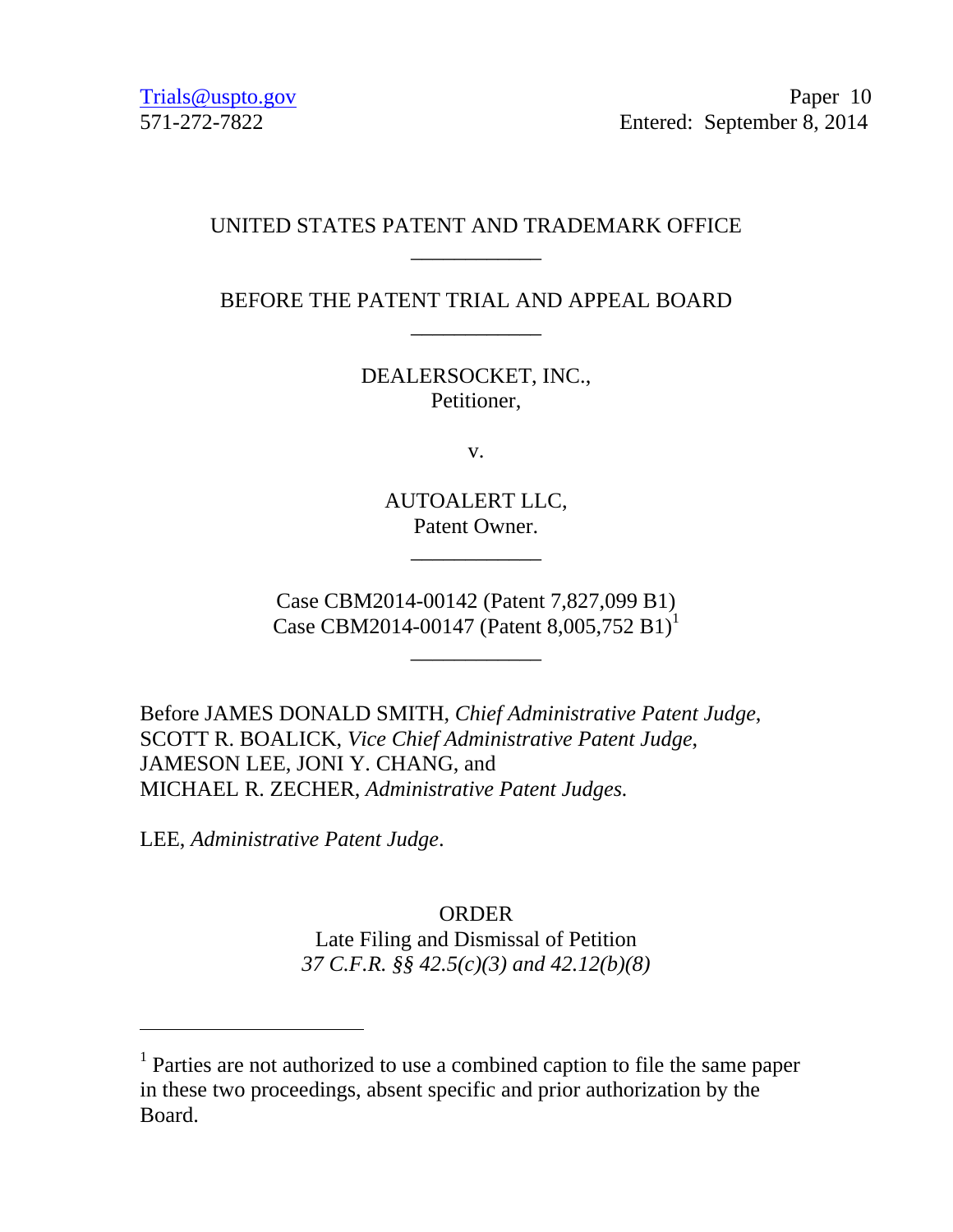#### A. Introduction

 In each of CBM2014-00142 and CBM2014-00147, the Petition contained defects relating to substantive arguments. The Board accorded each Petition a filing date and gave Petitioner an opportunity to make appropriate correction within a specified time period. Petitioner was 74 days and 64 days late, respectively, in submitting a proposed correction, without contacting the Board or Patent Owner with regard to the defects, and leaving Patent Owner speculating as to the content of the Petition during most of Patent Owner's time for preparing a Preliminary Response. We hold that Petitioner failed to provide a showing of good cause for the late filings and that it would not be in the interest of justice to accept the proposed corrections for consideration. *See* 37 C.F.R. § 42.5(c)(3). A single decision is issued for both proceedings because they share substantially common facts and issues.

### B. Facts

 In three related proceedings, a Petition was filed in each, requesting a covered business method patent review. CBM2014-00142, Paper 1; CBM2014-00146, Paper 1; CBM2014-00147, Paper 1. In each proceeding, the Board issued a Notice of Filing Date Accorded to Petition and Time for Filing Patent Owner Preliminary Response, which identified a substantive defect in the Petition, i.e., inclusion of arguments in claim charts. CBM2014-00142, Paper 3; CBM2014-00146, Paper 3; CBM2014-00147, Paper 3. The Board specified a response time of "FIVE BUSINESS DAYS" for Petitioner to correct the identified defect, and stated: "Failure to correct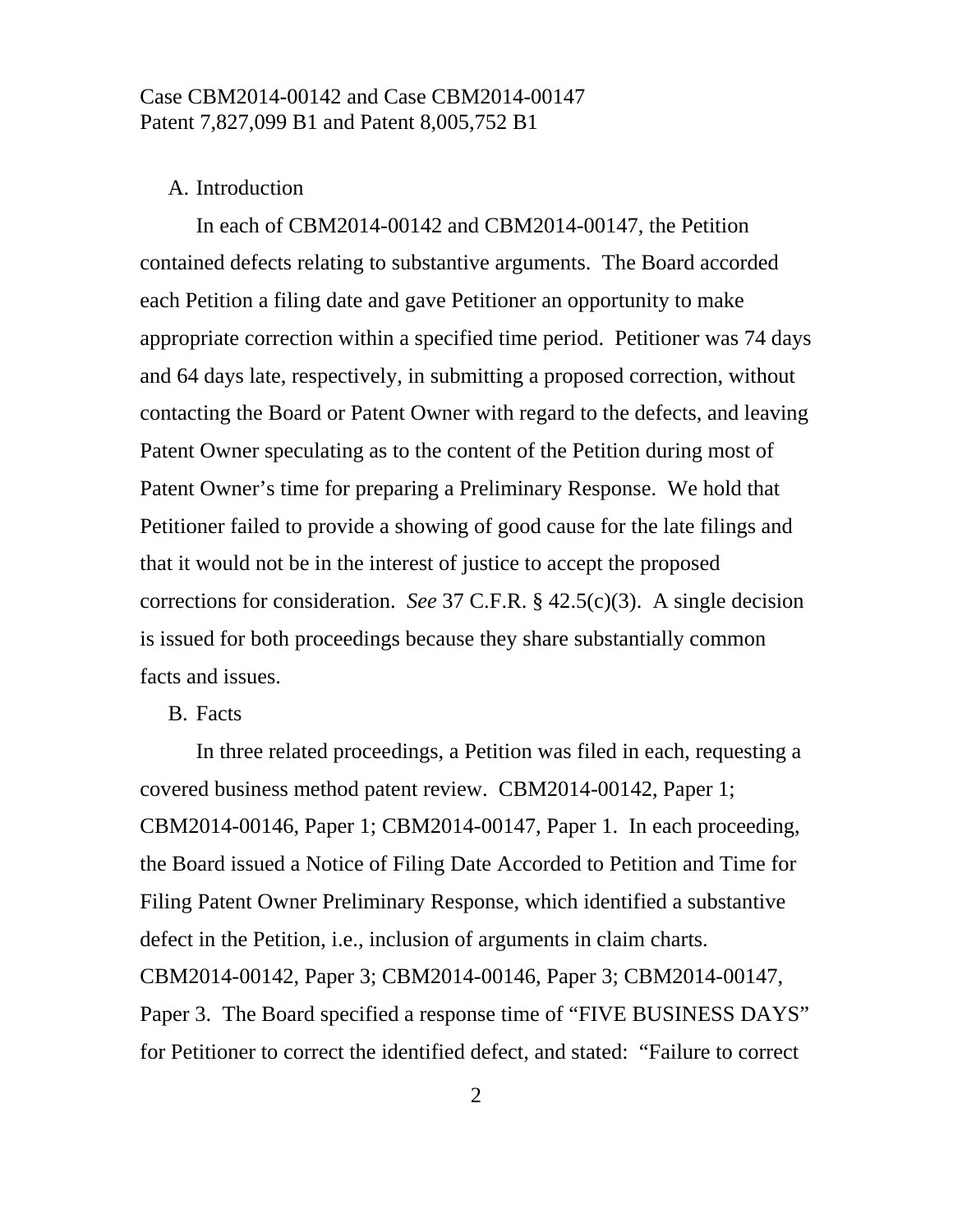the defect(s) may result in an order to show cause as to why the Board should institute the trial. No substantive changes (e.g., new grounds) may be made to the petition." *Id*. The respective due dates were June 16, 2014, for CBM2014-00142; July 2, 2014, for CBM2014-00146; and June 30, 2014, for CBM2014-00147.

 In CBM2014-00146, Petitioner timely filed a Corrected Petition on July 2, 2014, and then the Board issued a Notice of Accepting the Corrected Petition on July 8, 2014. CBM2014-00146, Papers 4, 6. In CBM2014- 00142, however, Petitioner did not file a Corrected Petition until August 29, 2014, which was 74 days beyond the due date of June 16, 2014, and the revised filing makes no explanation as to the circumstances surrounding the delay. Also, on August 29, 2014, only 11 days remained until the due date in CBM2014-00142 for Patent Owner's Preliminary Response. In CBM2014-00147, no revised filing was made by Petitioner as of 3:00 PM Eastern Standard Time ("EST") on September 2, 2014, which was 64 days beyond the due date for such a correction and only 21 days prior to the due date in CBM2014-00147 for Patent Owner's Preliminary Response.

 In a conference call held at 3:00 PM EST on September 2, 2014 ("the conference call"), the Board ordered Petitioner to show cause ("Show Cause Order") why, in light of Petitioner's failure to comply with the Board's orders, i.e., Paper 3 in CBM2014-00142 and CBM2014-00147, trial should be instituted in CBM2014-00142 and CBM2014-00147. The Board heard Petitioner's response until all three counselors for Petitioner indicated that they had nothing more to say on the subject.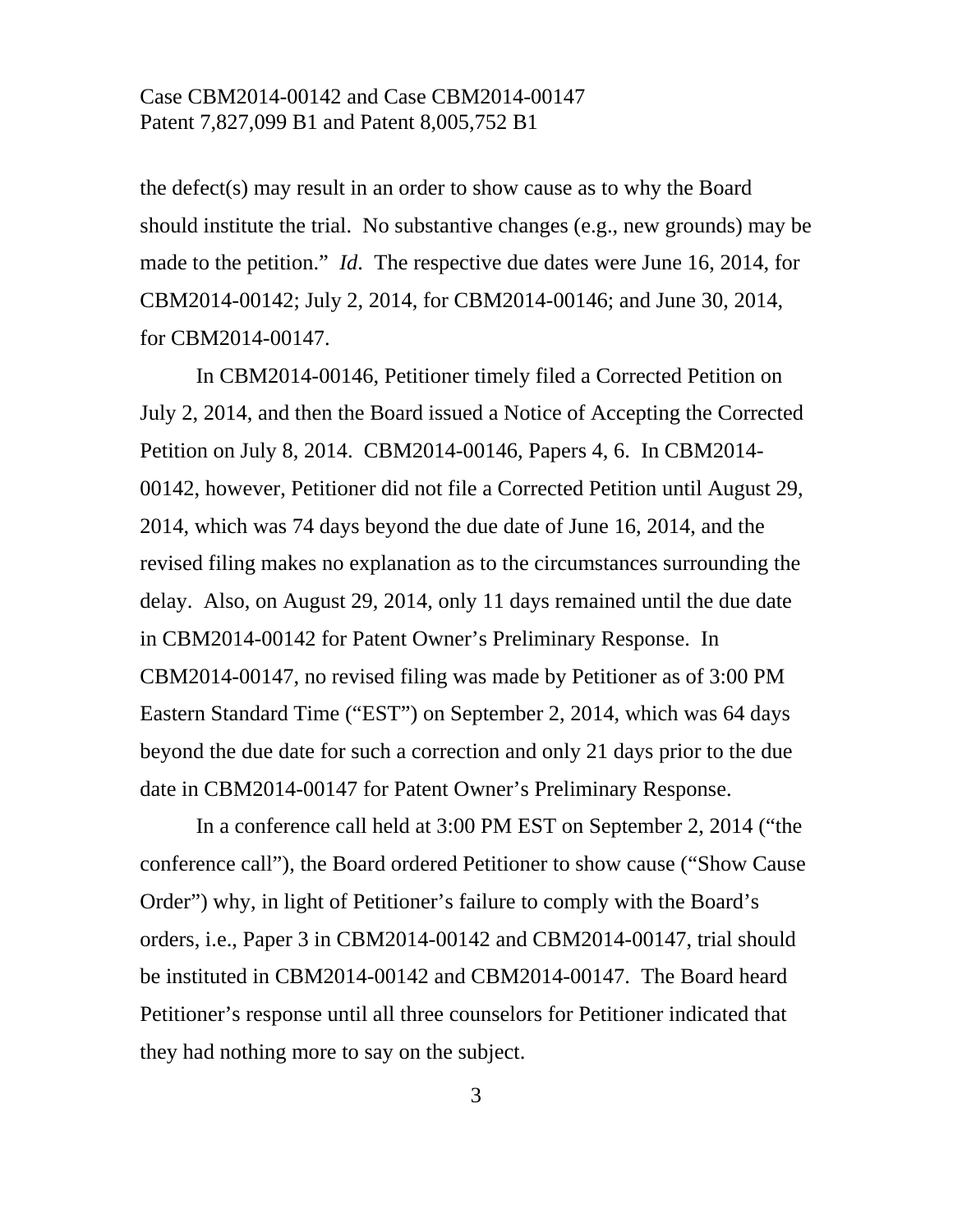The pertinent information and arguments provided by counsel for Petitioner, in responding to the Show Cause Order, are reproduced below:

### *CBM2014-00142*

 1. Petitioner's missing the five business days deadline was a mere oversight;

 2. Patent Owner suffered no prejudice because the Corrected Petition filed on August 29, 2014, 74 days after the due date, only reduced issues presented in the initial Petition, and if any portion of the corrected filing is deemed to raise new issues as compared to the initial Petition, those portions may be disregarded;

 3. Rather than deciding not to institute trial for the late filing, the Board simply can reset the filing date of the Petition to August 29, 2014, the date of filing of the Corrected Petition;

 4. Had the Board issued the Show Cause Order earlier, Petitioner would not have been as late as it was, i.e., 74 days beyond the due date, and only 11 days prior to the due date of Patent Owner's Preliminary Response—namely, September 9, 2014; and

 5. In June 2014, or at the latest by early July 2014, counsel for Petitioner first became aware of having missed the five business days deadline to correct the initial Petition, and then counsel for Petitioner contacted Patent Owner's counsel to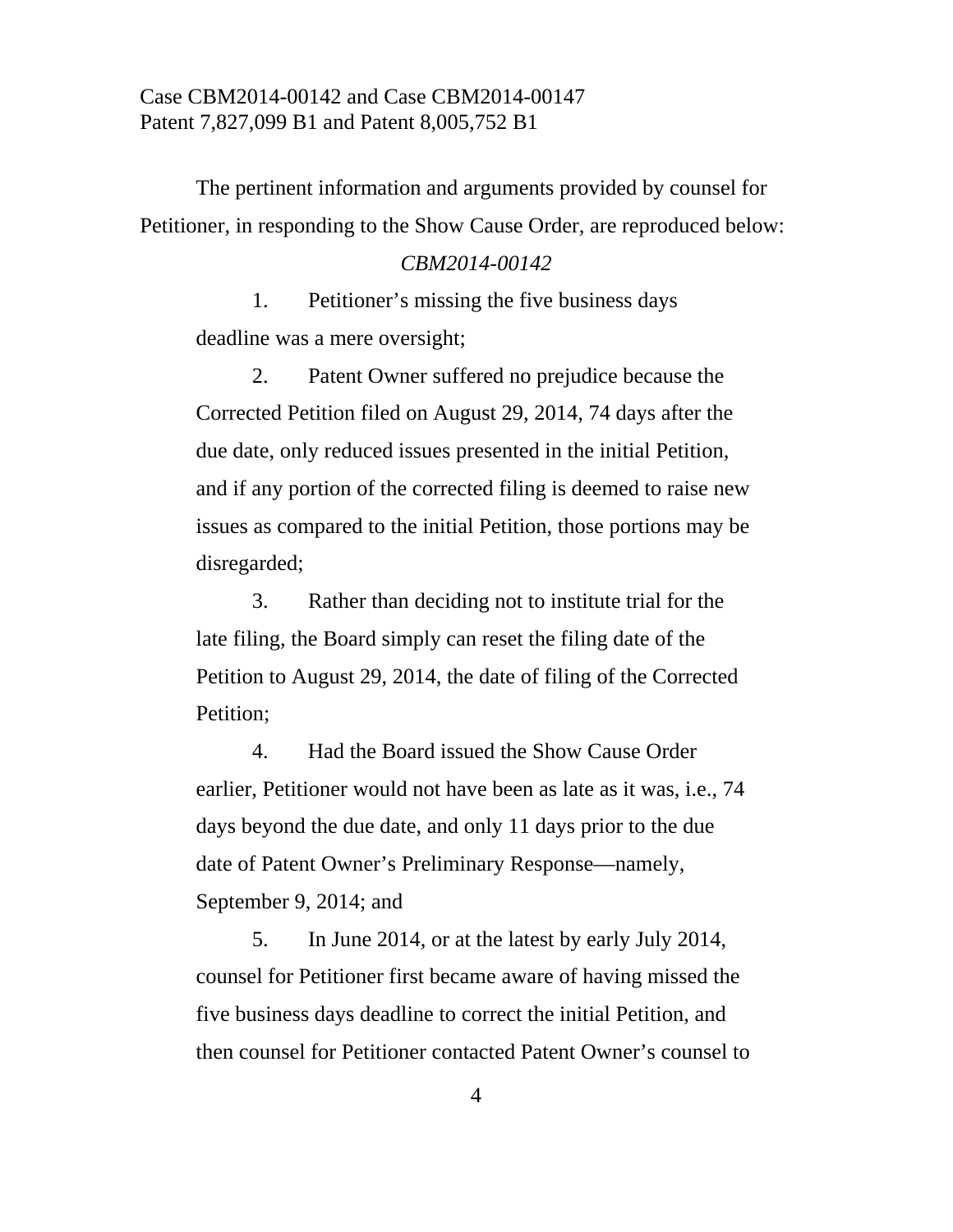discuss various substantive matters, but not about having missed the deadline for correction.

### *CBM2014-00147*

 1. Petitioner's missing the five business days deadline was a mere oversight;

 2. Counsel for Petitioner believed, albeit incorrectly, that a Corrected Petition already had been filed;

 3. Although not actually filed at the time of the conference call, the already-prepared Corrected Petition only reduced issues presented in the initial Petition;

 4. Rather than deciding not to institute trial for any late filing, the Board simply can reset the filing date of the Petition to the date Petitioner actually files the Corrected Petition;

 5. Had the Board issued the Show Cause Order earlier, Petitioner would not have been as late as it was, i.e., 64 days beyond the due date, and only 21 days prior to the due date of Patent Owner's Preliminary Response—namely, September 23, 2014;

 6. In June 2014, or at the latest by early July 2014, counsel for Petitioner first became aware of having missed the five business days deadline to correct the initial Petition, and then counsel for Petitioner contacted Patent Owner's counsel to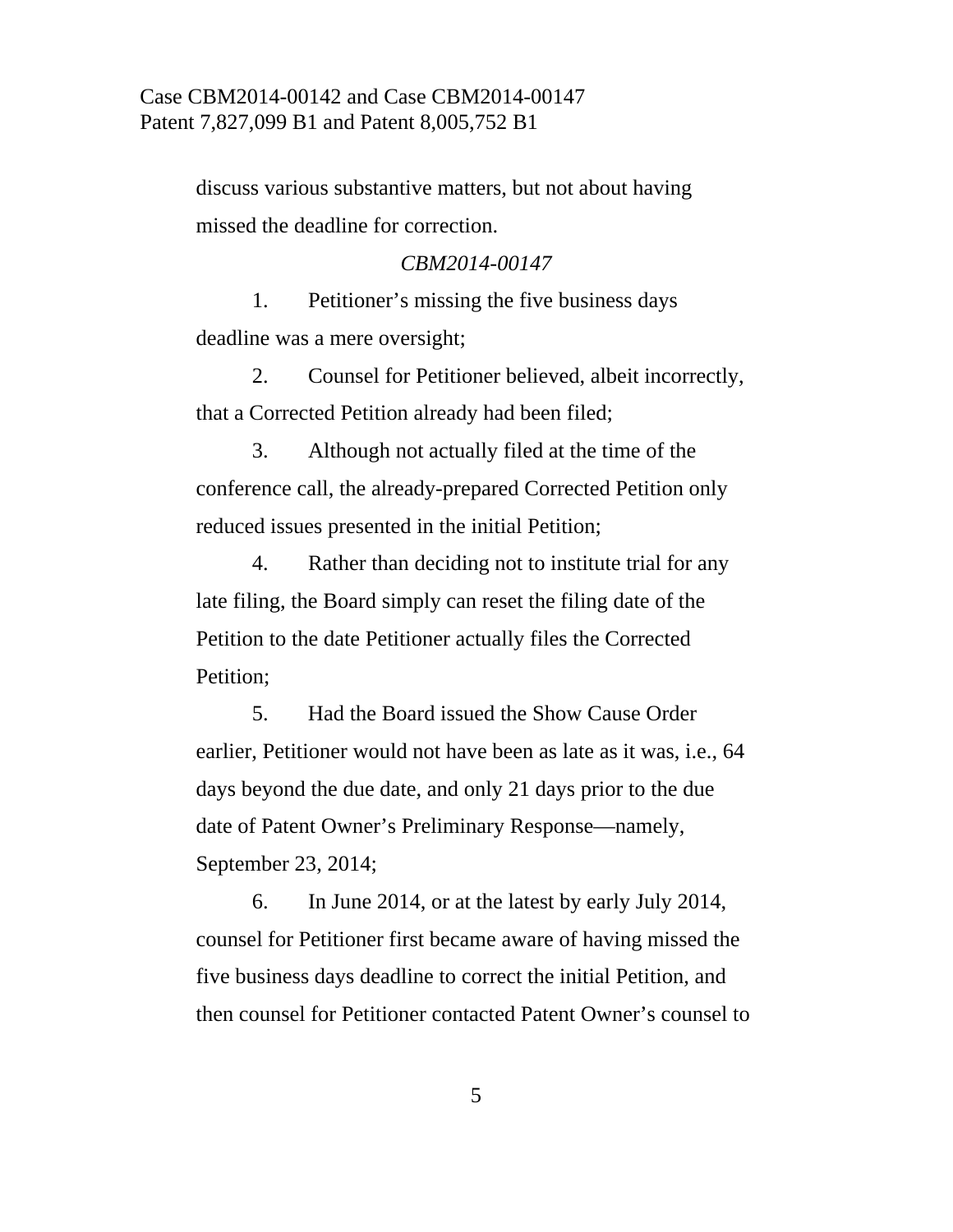discuss various substantive matters, but not about having missed the deadline for correction; and

 7. After the conference call concluded, Petitioner filed a Corrected Petition.

C. Discussion

 Under 37 C.F.R. § 42.5(c)(3), a late filing will be excused upon a showing of good cause or upon a Board decision that consideration on the merits would be in the interest of justice. For reasons discussed below, Petitioner has not shown good cause for the 74-day delay in CBM2014- 00142 and the 64-day delay in CBM2014-00147, and we hold that it would not be in the interest of justice to accept the proposed correction in either proceeding for consideration on the merits. Central to our decision is not the fact of missing a due date, but Petitioner's actions after recognizing that a due date has been missed.

 In the Corrected Petition filed in CBM2014-00142 on August 29, 2014, Petitioner provides no explanation for filing that paper 74 days beyond the due date set by the Board. Prior to filing the proposed correction, Petitioner did not contact the Board to seek an extension of time. In the Corrected Petition filed in CBM2014-00147 on September 2, 2014, Petitioner provides no explanation for filing that paper 64 days beyond the due date set by the Board. Prior to filing the proposed correction, Petitioner did not contact the Board to seek an extension of time. The Corrected Petition was filed in CBM2014-00147 after the Board raised, in the conference call, the issue of Petitioner's non-filing of a response.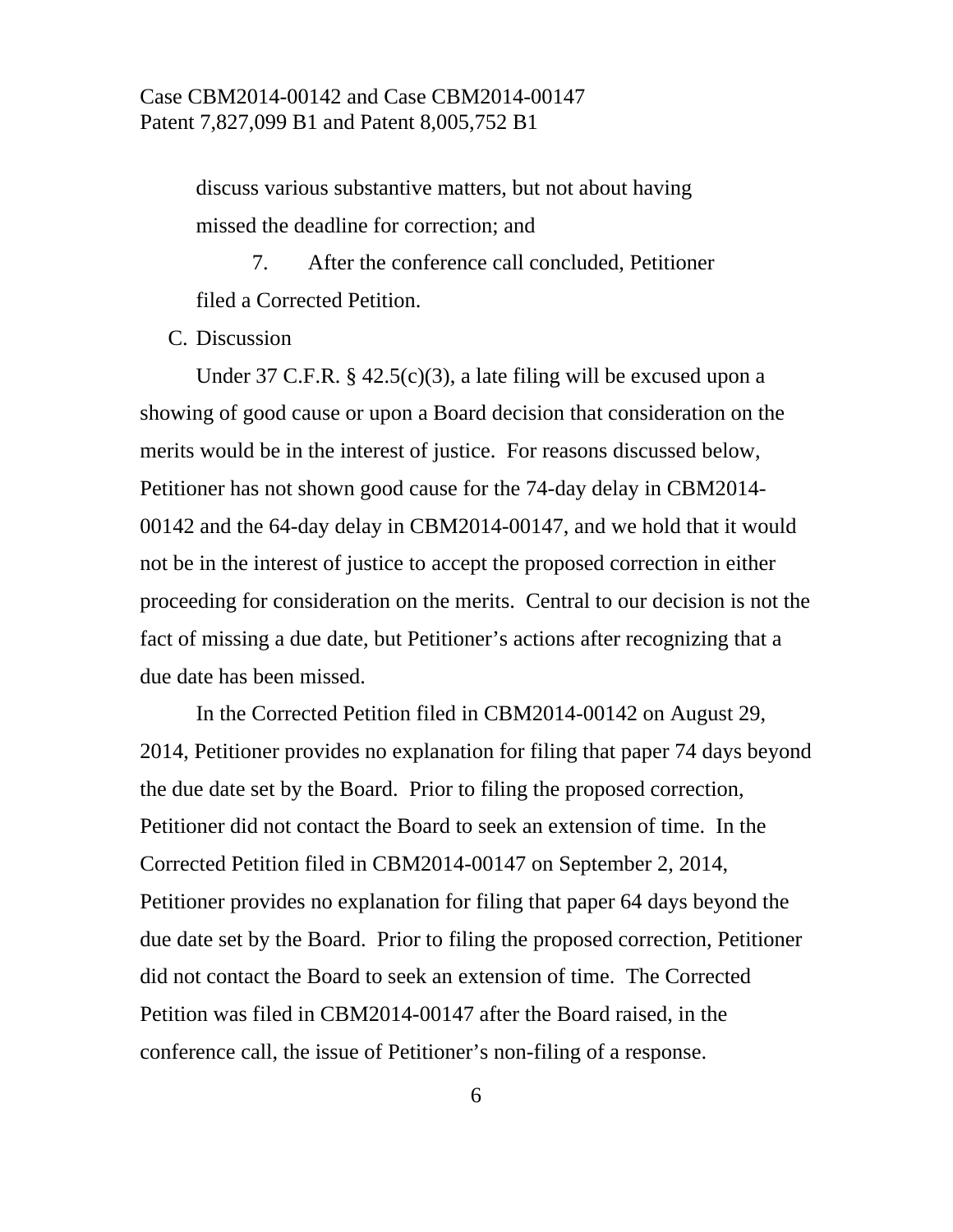Generally, we recognize that a majority of circumstances involving missed due dates, other than a statutory requirement, do not result in a critical situation. That is because the party missing a due date typically takes prompt remedial action, including contacting the Board to explain any inadvertent circumstance, requesting leave for a late filing, and working together with opposing counsel to propose a mutually satisfactory resolution. In this case, none of that occurred. Instead, after discovering that the due date for filing a Corrected Petition was missed, Petitioner did not contact the Board to explain the inadvertent circumstance, if any, and request leave for a late filing. Nor did Petitioner contact Patent Owner to discuss the situation or to propose any joint resolution of the matter.

 Based on information provided by Petitioner, in June 2014, or at the latest by early July 2014, Petitioner recognized it missed the deadline for filing a Corrected Petition. Rather than contacting the Board or opposing counsel to discuss the matter, counsel for Petitioner carried on with other unrelated substantive tasks, and did not file a Corrected Petition in CBM2014-00142 until August 29, 2014, and a Corrected Petition in CBM2014-00147 until September 2, 2014. During all of that time, Patent Owner was left in a state of uncertainty as to precisely what revised petition would be filed, if any, and whether it would or should respond to the arguments which were included in Petitioner's claim charts. Moreover, in the conference call, counsel for Patent Owner pointed out, and counsel for Petitioner acknowledged, that the Corrected Petition in CBM2014-00142,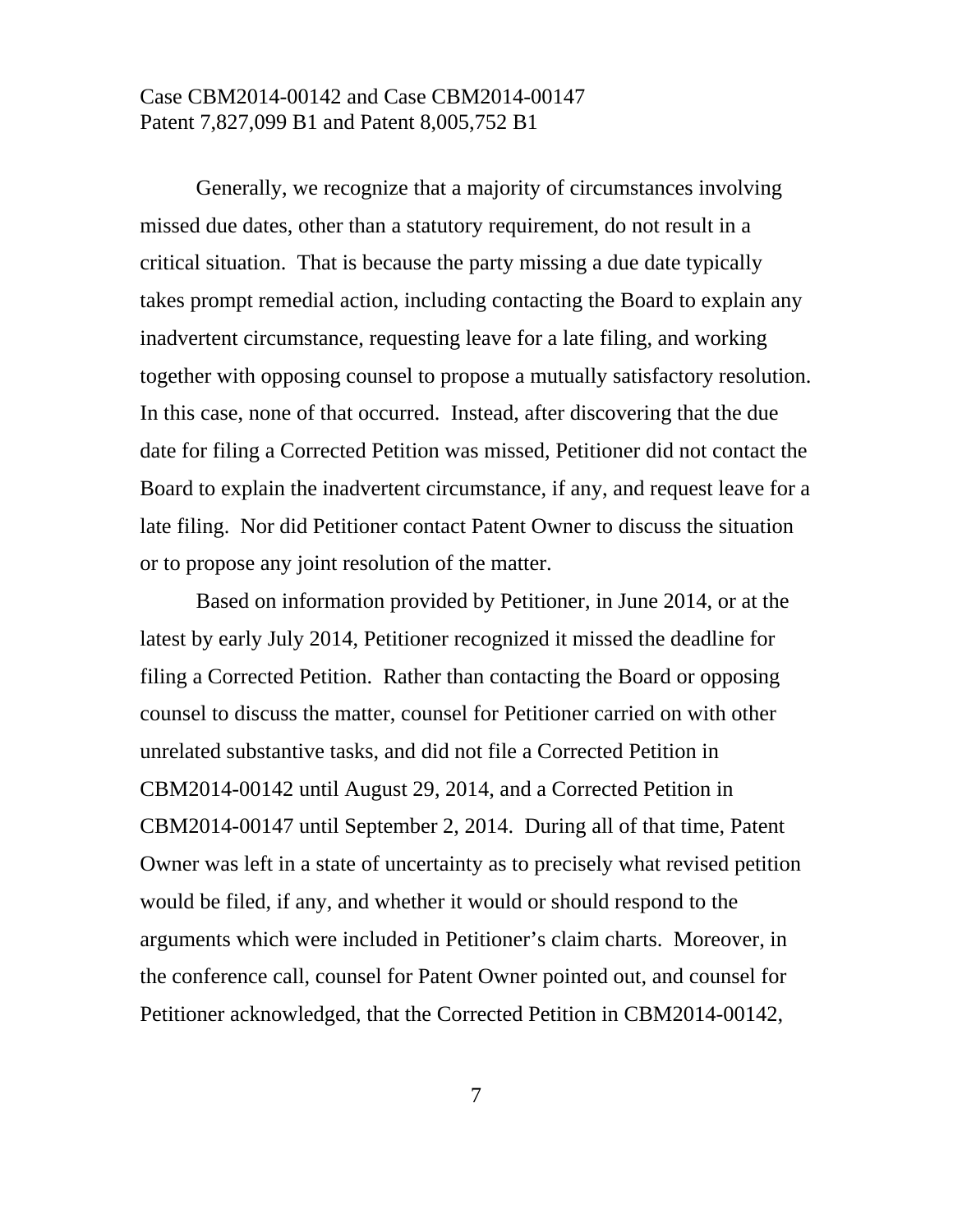filed on August 29, 2014, is non-compliant with the Board's Order because it adds new arguments to the Petition. CBM2014-00142, Paper 9.

 With regard to CBM2014-00147, counsel for Petitioner stated, during the conference call, that he thought a Corrected Petition had been filed by September 2, 2014, prior to the conference call. That alleged state of mind, even if accepted as true, is inconsequential in light of other facts. Key to our consideration is the fact that Petitioner did not take immediate action to remedy the situation after having recognized, at the latest by early July 2014, that it had missed the deadline set by the Board to correct the defects in the initial Petition filed. Whatever circumstance ensued—none was expressed by counsel for Petitioner—that caused Petitioner to believe, albeit inaccurately, that a Corrected Petition was filed prior to the time of the conference call, was a risk assumed by Petitioner for not taking immediate remedial action after becoming aware that it missed the June 30, 2014, due date.

 Petitioner submits that all the problems its actions have produced in CBM2014-00142 and CBM2014-00147 can be resolved by accepting Petitioner's late filing and using the date of the late filing as a new filing date for its Petition, particularly because Patent Owner would be given a whole new period for filing a Preliminary Response. Also, according to Petitioner, had the Board issued the Show Cause Order earlier, Petitioner would have filed its corrections earlier and the situation would not be as bad as it looks now. Both contentions are misplaced.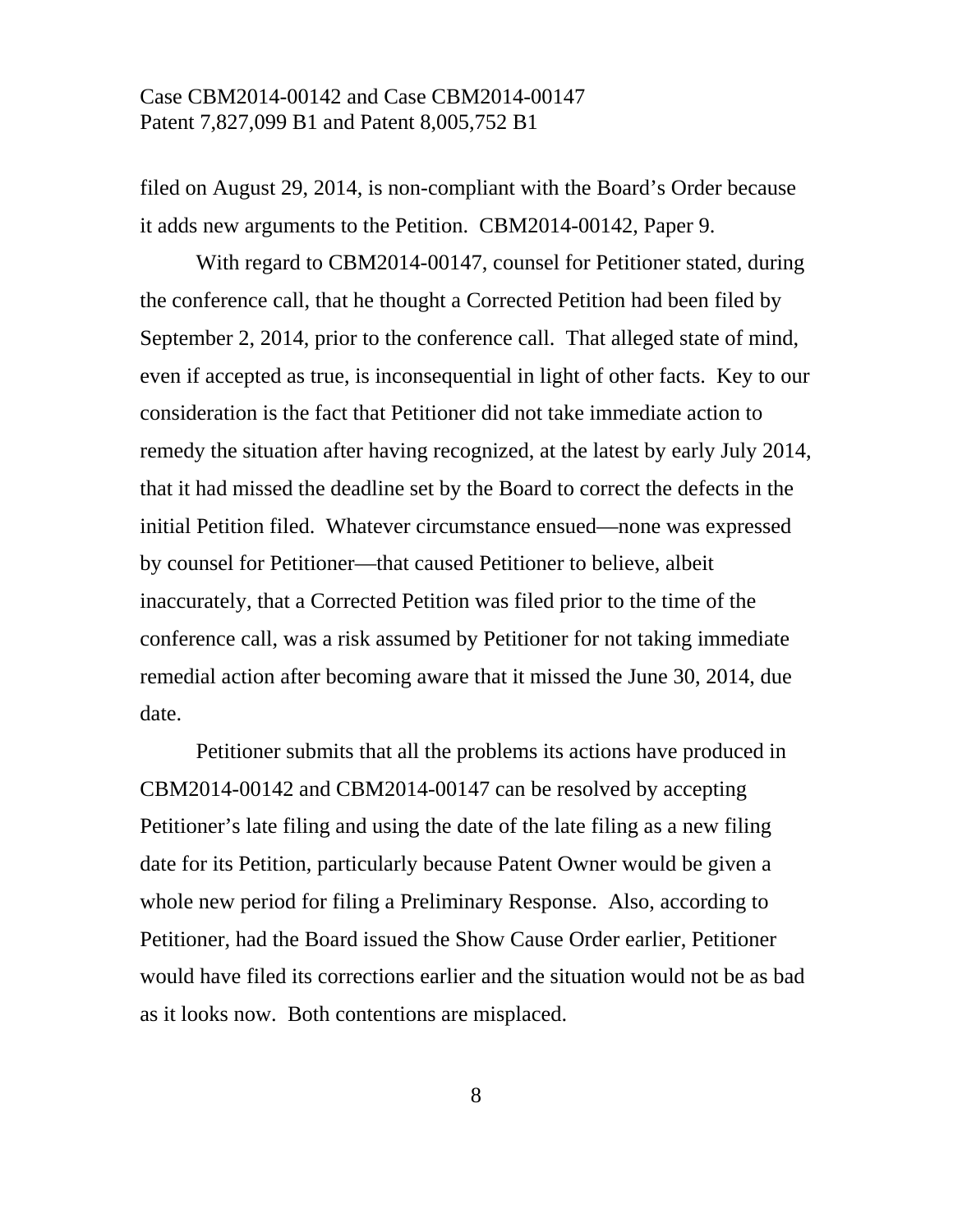Petitioner overlooks how the integrity of the administrative process is undermined by Petitioner's conduct. The proposed remedy fails to address that important factor. The deadline was set by the Board for a reason. Patent Owner's time to file a Preliminary Response starts to run from the date of the Notice of Filing Date Accorded to Petition and Time for Filing Patent Owner Preliminary Response. 37 C.F.R. § 42.207(b). It would be unfair to the Patent Owner to have to prepare a response to a moving target. The Board chose to address that situation by specifying a short response time for Petitioner to correct the Petition in each proceeding. The Board did not choose to allow correction by Petitioner at will, anytime, so long as the filing date of the Petition is reset to the date of correction, and so long as the time period for Patent Owner to file a Preliminary Response is reset to commence from the new filing date of the Corrected Petition.

 Although it is possible that in an appropriate circumstance, perhaps when a due date was inadvertently missed and Petitioner contacts the Board immediately to seek a resolution that is mutually satisfactory to both parties and the Board, the Board may adopt that approach, it is not an appropriate remedy in the circumstances here. Even if missing the original deadline was inadvertent, the lack of immediate remedial action after Petitioner became aware of non-compliance with the due date was not inadvertent. We are unwilling to convey a message that a party may use self-help to secure, for itself, time extensions, if it is willing to offer the other party a corresponding extension. Petitioner's proposal is premised on a misplaced perspective that diminishes the Board's supervision and influence on the conduct of the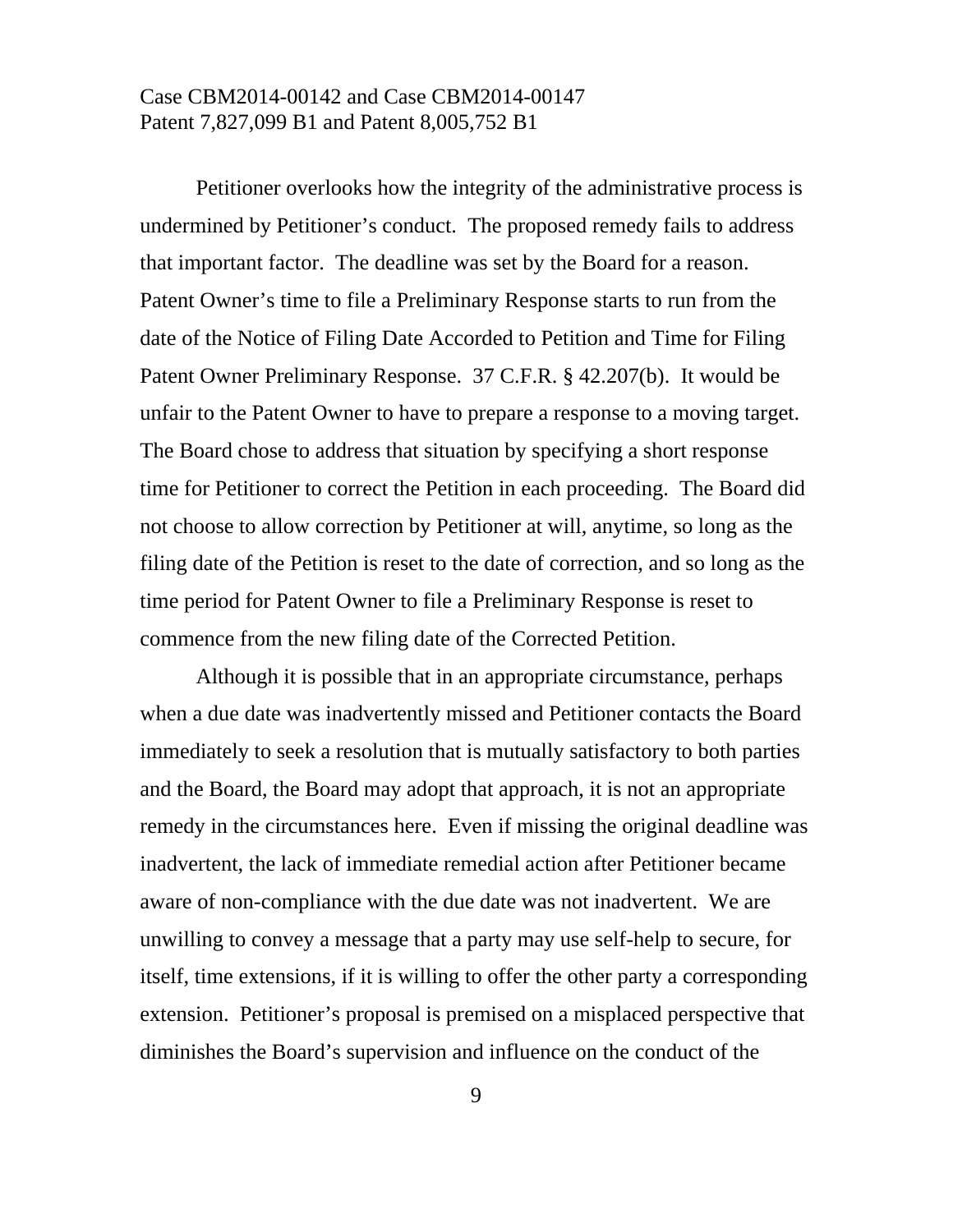proceeding by suggesting that a party may choose whether and when to comply with a Board order, and then choose, if it were challenged for noncompliance, a remedy that it most prefers and perhaps even can tolerate.

 Finally, Petitioner's contention that, if the Board issued the Show Cause Order earlier than it did, Petitioner would not be as late as it was, reflects a misplaced perspective. A party may not treat the possibility of a Show Cause Order with regard to a violation or non-compliance of another Board Order as a docket call-up or reminder to comply with that Board Order. By the time a Show Cause Order is issued, the damage already has been done and the primary issue is the imposition of an appropriate remedy or consequence. Petitioner's argument is consistent with its above-noted disregard for the significance of the Board's Orders.

 Thus, Petitioner has not shown good cause for the 74-day delay in CBM2014-00142 and the 64-day delay in CBM2014-00147, and we hold that it would not be in the interest of justice to accept the proposed correction in either proceeding for consideration on the merits. That leaves substantively defective and uncorrected Petitions in each of CBM2014- 00142 and CBM2014-00147. In the particular circumstances of this case as discussed above, dismissal of petition is appropriate in each of CBM2014- 00142 and CBM2014-00147. 37 C.F.R. § 42.12(b)(8).